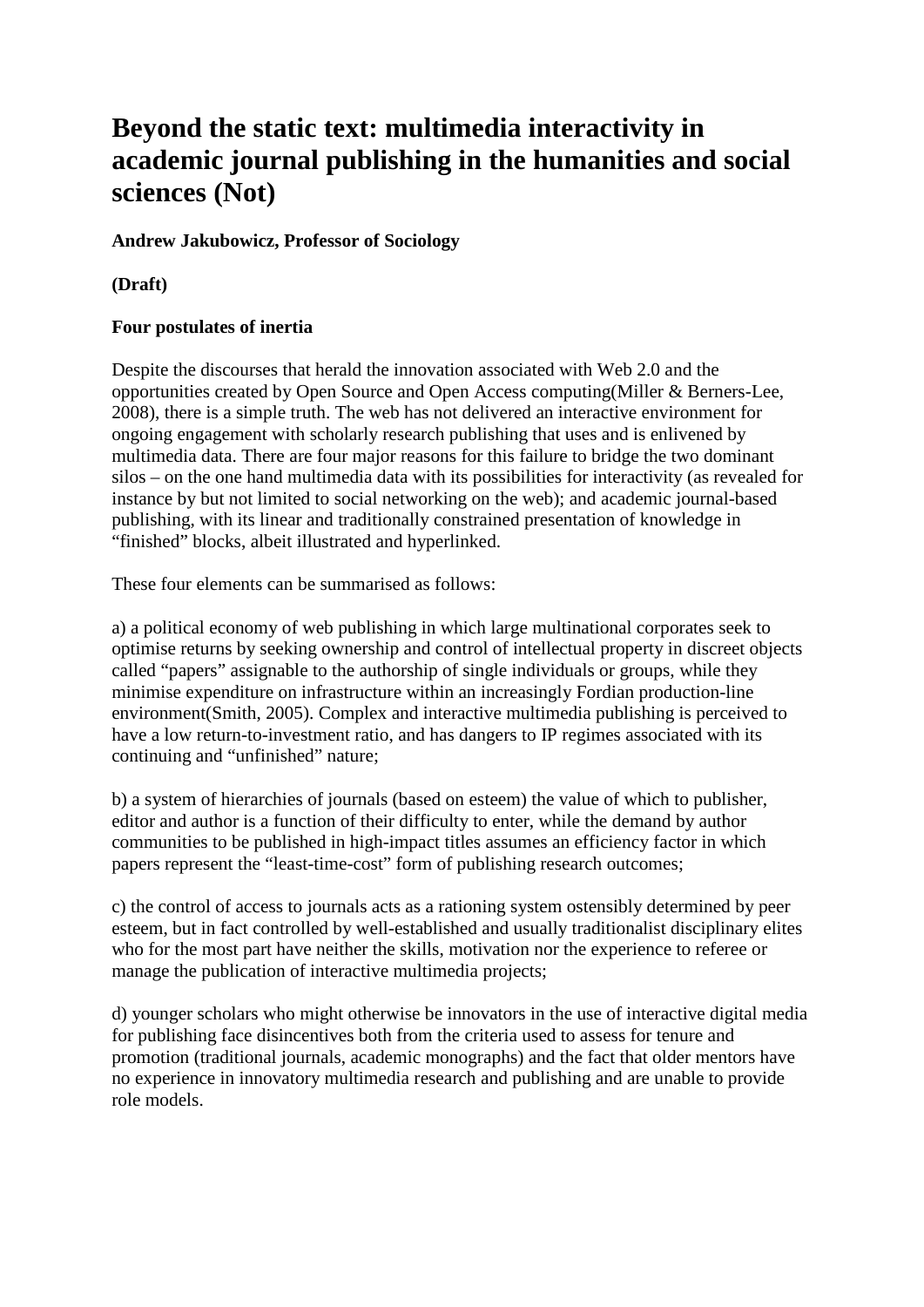In this chapter I want to explore the case for each of these assertions, and then suggest a model for resolving this combination of factors that have hitherto been woven into a "sharknet" of resistance to innovation.

The political economy of web-publishing

In their analysis of the opportunities for publishing humanities and social sciences research in open source on-line journals in the UK, Heath Jubb and Robey (Heath, Jubb, & Robey, 2008) argue that the humanities and social sciences have been slow (compared with the physical and life sciences) to take up the opportunities offered by the new technologies. In preparing their case they explore the structure of journal publishing and in particular the development of open source and open access publishing. The expansion of the commercial publishing of journals has transformed the knowledge landscape, and has only been possible because of the knowledge management technologies underpinning them. However the consequences of the involvement in multinational corporations in the industry have been problematic; high status journals have enormous masthead value, and that value depends on the competition for entry among prospective authors. With the ever-greater institutionalization of quality and impact metrics within national university funding models(Weale, 2007), driven by governments working with neo-liberal economic models dependent on "objective" criteria, the intellectual property bound up in high-valued discipline-leading journals has become a source of serious struggle.

The complex economic base from which the intellectual property is generated includes many different forms of value creation. While the brain-work of the researcher/authors supplies the essential commodity, the value embedded in that commodity and the costs of realizing that value reveal the nub of the drive towards open-access journals. Most research published in journals in the humanities and social sciences is produced by scholars employed either as fulltime researchers or as combined teachers/researchers. Their salaries are paid by research grants or funds, and core funding to universities that is then allocated to "research time". The labour value of the research is thus already covered by the state or by other corporate funds, and is not an item with which most publishers need to concern themselves. The editorial role taken on by academic editors and the labour carried out by referees of submitted articles are also not covered by the journal publisher. However then the process of realizing the value of the research in the market place begins – journals have to be sold to university libraries and research institutions. That is, for the research to be available, a cash exchange is necessary, and it is an exchange in which the purchasing parties have up until recently had very little real leverage. Moreover, the IP produced by academic labour and paid for by the state (ie the public), is not freely available but rather has to be purchased at considerable cost.

Publishers argue that they play a crucial role in managing the process and realizing the value embedded in the research. Only they have the capacity to program and support the production process and utilize economies of scale to create the underlying knowledge management structures that allow effective database searching and delivery of high quality products to users in a timely way. Some publishers recognize that they add value to something that already has value and accept the grey publishing pre-print environment where drafts are circulated; usually they seek to control the IP at the point they start to introduce "their" intellectual input via the editors and the reviewers. Moreover and more importantly for our purposes the Fordian production line approach that reduces all online journals produced by a publisher to basically the same format makes breakouts in creativity very unlikely and also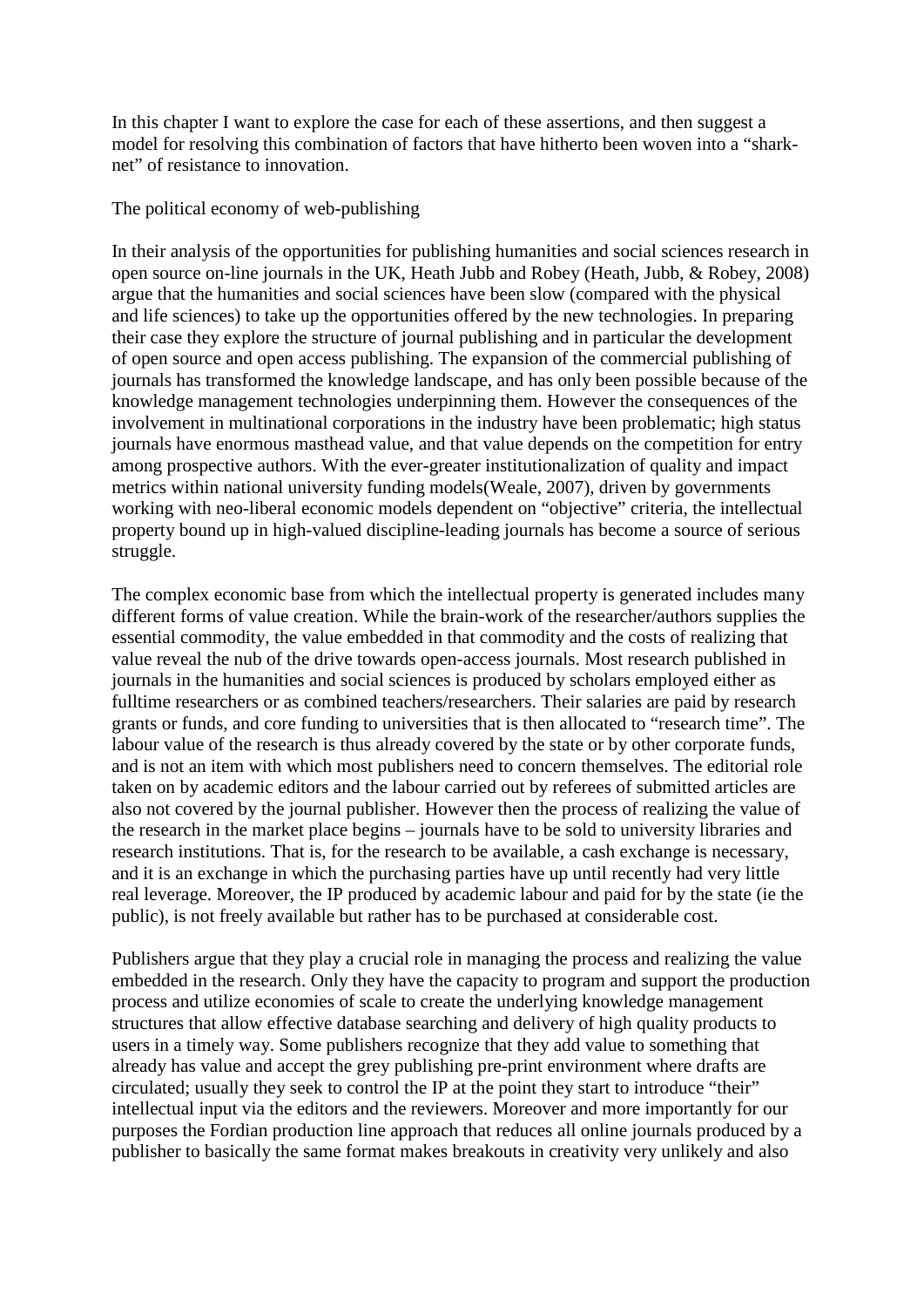costly. Most innovation focuses on the bibliographical and search functions, rather than interactive or creative functions.

The open source movement of course confronts these issues from outset to final presentationand has received strong government support in countries like Australia, where the Australian Research Council now mandates the free availability of government-funded research through open repositories. The Heath et al. (2008) survey of open-access journals in the UK still notes that the Humanities and Social Sciences remain more dependent on print journals, and far less comfortable with journals that only appear in an on-line form. They ascribe this phenomenon to a number of important factors – the long half-life of research, especially in the humanities where the intellectual trajectory under review may stretch back decades being one, and the low general level of funding for HSS research and thus the long development time in the writing of journal papers being another. Even here they note the rapid take-up of the JSTOR archive by HSS researchers, despite their reluctance to publish in electronic forms.

So the political economy of current journal publishing means that large publishers are unlikely to innovate, while individual researchers are less equipped with economic resources to do so easily. Even in the open access community such innovation is not widespread, as the craft-based design driven innovation that is often thought necessary for HSS interactivity in publishing is not easily supported by most open-source systems. Journal hierarchies, the publishing race and creative scholarship Given the broader contextual constraints, how do the barriers between innovatory research and traditional publishing work in practice? Innovation in the use of interactive digital technologies in the gathering of data and the presentation of material is widespread. The UK Humanities computing schemes over the last decade have generated substantial databases of materials from ancient history through to sociology and political science. In their joint attempt to find a shared common ground between the various stakeholders in the process of academic publishing the Research Information Network (Research Information Network, 2007)argued that one of the key policy principles should be that"researchers, publishers and others are innovative in exploiting new technologies, new publication and dissemination models and a variety of media to communicate the results of research as widely, rapidly and effectively as possible". Yet we have seen that the boundary forces that exist seem to militate against such an outcome.

A British Academy report on peer review, metrics and quality (Weale, 2007) was unimpressed by most "metric" based approaches, criticizing validity, reliability and the distorting affects such an approach might have on the quality of research and in particular, its direction. That is on my reading the Academy seemed to fear that more exploratory, challenging and quirky research would be underplayed, and publishers seeking high metric gradings would be drawn inevitably towards blander and more centre-ground research. Moreover in their discussion of innovation in particular, they were aware of innovative projects that had failed in mainstream journals, only to be picked up by "lesser" journals, and then becoming classics. However the Academy was mainly concerned with the role of peer review in traditional publishing environments, and did not address alternative and innovatory forms of research publishing.

Innovatory forms of research may include for instance the use of extensive ethnographic video recording (a traditional practice in anthropology, which has produced the filmography and the bibliography as parallel but distinct forms of publishing), the application of animation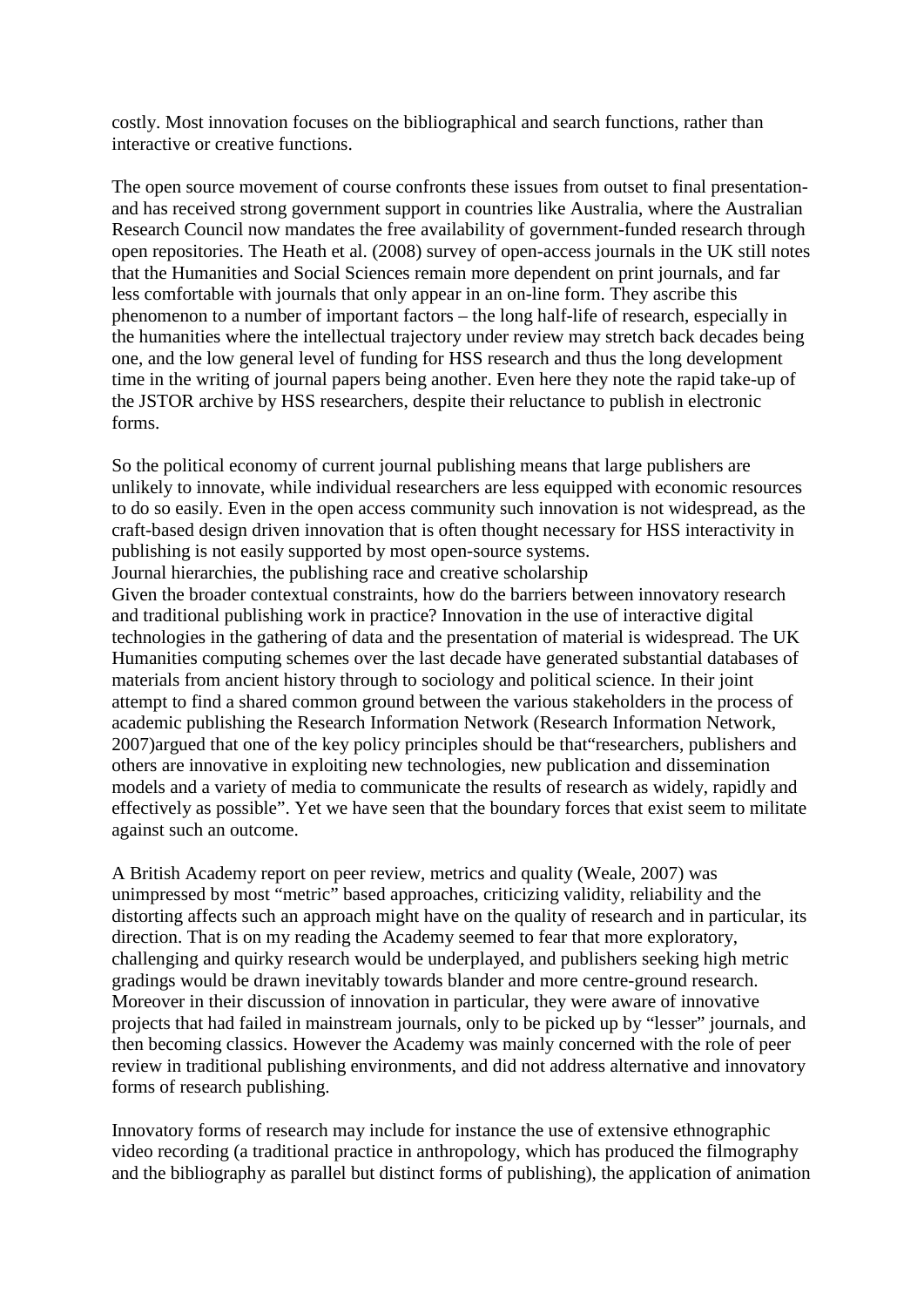and programming to the manipulation of images and their interpretation, the development of interactive projects where the audience engagement changes the data and transforms the output through time(Dicks, mason, Coffey, & Atkinson, 2005).

Yet even where this research is very interactive and seeks to produce interactivity as an outcome, it is reported in a fairly flat and traditional way. The Arden project at Indiana University is a valuable example of this issue. The team draws on Edward Castranova's "Synthetic Worlds Initiative" to build a Shakespearean space "that he could use as a platform for social-science experimentation while providing interesting and arguably useful content for players" (Castranova et al., 2008). It is an exciting and highly proficient project, and yet even though the article about it is produced as a PDF file by the IEEE MultiMedia journal, there is no sense of interactivity in the article – eg an embedded SWF file that clips some of the action and gives readers a sense of the feel of the experience. On the other hand IEEE MultiMedia began in 2008 to include a videoblog, where scholars can present and debate their perspectives. The first contributions are perhaps scholarly rather than creative, but no doubt here too there are possibilities for exploration(Editors, 2008).

Another project that works well online is Norie Neumark and Maria Miranda's "Talking about the Weather" (Neumark & Miranda, 2006). It comes in many forms – including a series of installation and performance pieces. However its online version works as a mixture of blog, photographic display, exhibitions, YouTube videos, and essays, mostly backed by radiophonic pieces. It has both an artistic design problem that it seeks to solve, and a research question – what happens when you go into different societies seeking to have people simply breath into the microphone while being videoed, in the name of combating global warming? The project is published through SCANZ, a New Zealand artists site (Solar Circuit) based on a creative residency camp in 2006. Yet publishing an article in a refereed journal that managed to capture the experience of the site – other than by linking to it – would be very difficult.

It is clear though that with a metric-driven government mindset, and competition for prestigious positions in prestigious institutions, early and mid-career researchers have to be very tough about how they allocate their time. One journal that has recognized this problem Vectors, published out of the University of Southern California, has decided to "wrap" the interactive project within a series of texts, thus bridging the divide between creative project and journal article. These texts include the editors' comments, the author and creative director's statements, and a commentary field for audience engagement. Each journal issue is produced as a set of connected projects linked to a theme. Vectors [\(http://www.vectorsjournal.org/](http://www.vectorsjournal.org/) ) seeks to bridge the humanities and social sciences, drawing in projects as diverse as interactive programmed onscreen games, photo/audio documentaries, political philosophy simulations and historical sociology.

The editors are closely connected with the HASTAC (pron.haystack [http://hastac.org\)](http://hastac.org/) ), which also gives access to blogs such as those of MIT Humanities Professor Henry Jenkins. Jenkins uses his blog to publish multimedia interviews he does with scholars using the web for innovatory explorations – including one about a YouTube course at a California college, run by Alex Juhasz in which YouTube becomes a publishing medium. [\(http://www.henryjenkins.org/2008/02/learning\\_from\\_youtube\\_an\\_inter.html\)](http://www.henryjenkins.org/2008/02/learning_from_youtube_an_inter.html)

These are extremely interesting and transformational publishing exercises, yet none can be encompassed by traditional journals. For the most part the innovation is being carried by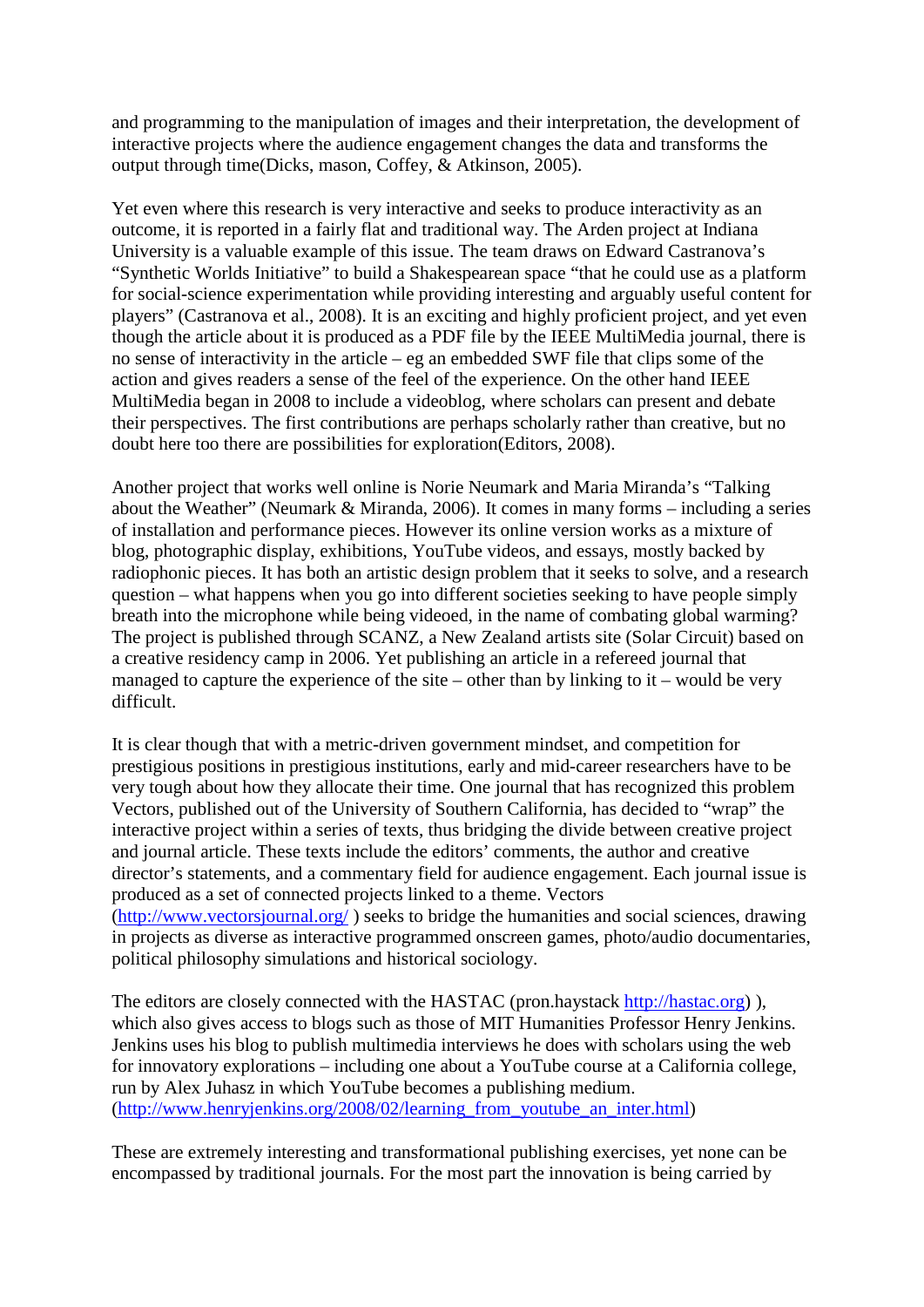scholars in fairly secure situations, who use their resources and influence to lever up the work of early career researchers. An attempt to advance these innovations has been instituted through the Digital Arts and Humanities site created by the Centre for eResearch at Kings College London [\(http://www.arts-humanities.net\)](http://www.arts-humanities.net/), and by the US National Endowment for the Humanities Office for Digital Humanities opened in March 2008 [\(http://www.neh.gov/ODH/ODHHome/tabid/36/Default.aspx\)](http://www.neh.gov/ODH/ODHHome/tabid/36/Default.aspx).

Commenting on the development of these resources and the emergence of e-publishing HASTAC associate Cathy Davidson has asked:

Why use a new technology to address (badly, incompletely, and even falsely) one problem? Why not use a new technology to explore new possibilities?... And it should make us think about those things in terms of credentialing and the values we give to how we credential young scholars in a profession. …. Perhaps making a new kind of data base available in searchable form is even more valuable then yet another historical monograph that makes use of that data base? Maybe universities need to think about the kind of intellectual labor that goes into making such a data base available and usable. If we believe all Foucault has to tell us about what an archive is, then creating an archive is itself a form of argumentation and, indisputably, a major contribution to knowledge. That should constitute an argument for tenure at those institutions that collectively decide it should constitute tenure. [\(http://www.hastac.org/node/1257\)](http://www.hastac.org/node/1257)

### Power and control in academic publishing

A senior MIT computing academic asked me during a research interview on innovation in multimedia publishing what I saw as the problem. I spoke about gatekeepers and their reluctance to shift paradigms that had served them well. He said that the solution was clear – either go around them or wait till they die. It was an in-your-face comment that was designed to address the issues of institutional power and willingness to change. In many ways the "going around" has occurred – new journals, particularly those with an interdisciplinary bent, are opening regularly, both through established and new commercial publishers, and in independent exercises online by University departments and centres (eg Transforming Cultures eJournal [\(http://epress.lib.uts.edu.au/ojs/index.php/TfC\)](http://epress.lib.uts.edu.au/ojs/index.php/TfC) or professional associations. Many of the latter use Open Source programs – such as DSpace [\(http://dspace.org\)](http://dspace.org/) based at MIT, for both journal and repository development. Others use development environments and content management systems such as Joomla [\(http://www.joomla.org\)](http://www.joomla.org/) and even the blog– focused Drupal [\(http://drupal.org\)](http://drupal.org/). As numerous reports have documented, the value of scholarly articles is in part derived from their validation by peers; yet with innovatory research and publishing pressing at the doors of the old established journals, there may not be sufficient or even any ranked peers capable of reviewing the new approaches.

Senior academics are not necessarily all that skilled at adapting their world-views to constantly changing circumstances; while a minority will be anxious to grasp new opportunities, the majority will rely on the corpus of practice built up in a discipline over generations. Even where the ambition to innovate exists there may be barriers that simply cannot be overcome. A classic example of this problem can be found in the leading journal American Historical Review (AHR). The AHR has an electronic projects section [\(http://www.indiana.edu/%7Eahr/elec-projects.html\)](http://www.indiana.edu/~ahr/elec-projects.html), with the majority of projects associated with the advocacy of the late Roy Rosenzweig of George Mason University. Rosenzweig had established the Center for History and New Media [\(http://chnm.gmu.edu\)](http://chnm.gmu.edu/) as a focal point for innovation in the presentation of historical analysis. The pivotal test for the journal would be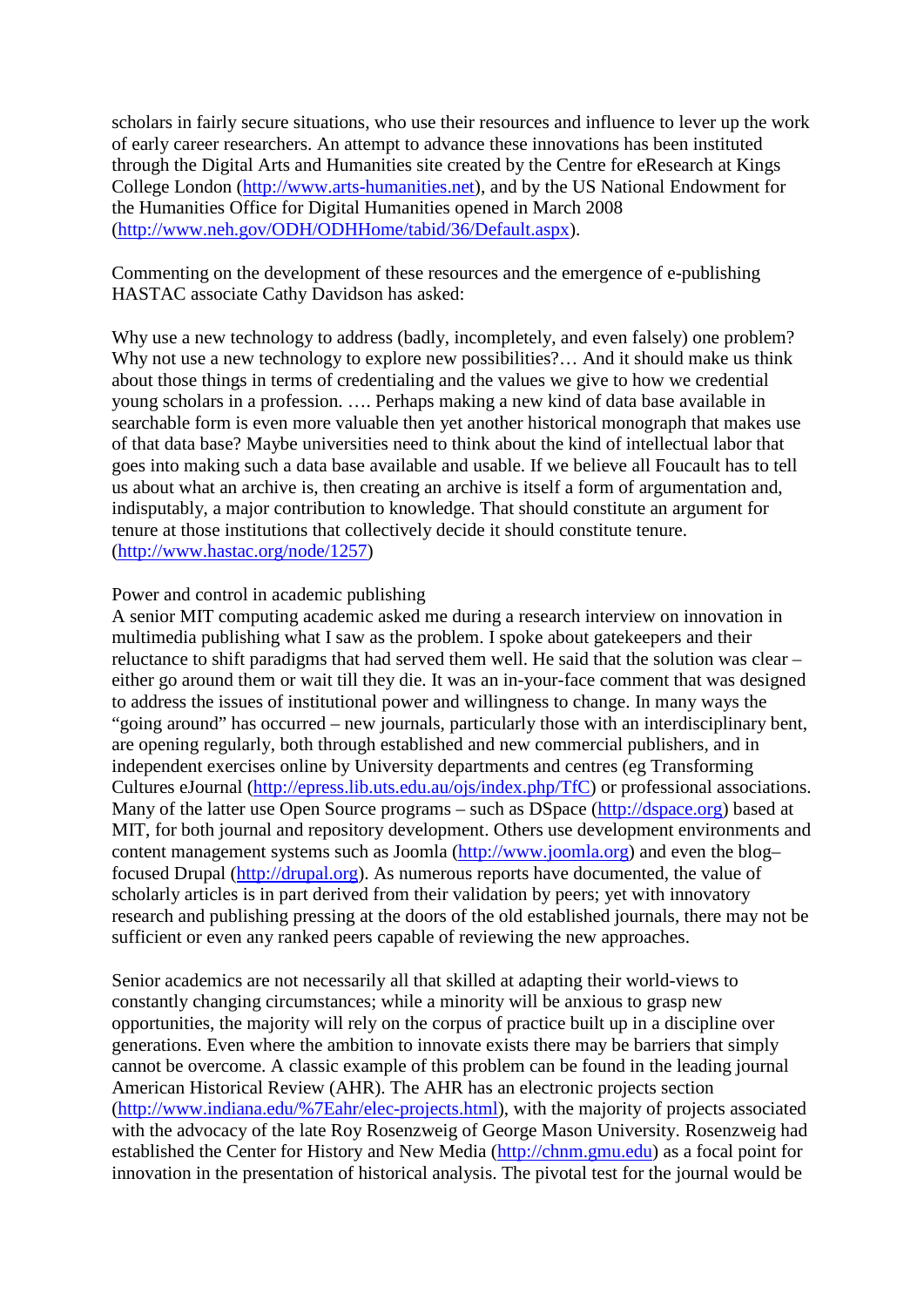how it handled the challenge of a project on the American Civil War by Thomas and Ayers from the University of Virginia Center for Digital History. In introducing their project, they note:

scholars have only begun to craft scholarship designed specifically for the electronic environment. In this article, we attempt to translate the fundamental components of professional scholarship-evidence, engagement with prior scholarship, and a scholarly argument-into forms that take advantage of the possibilities of electronic media.( [http://www.vcdh.virginia.edu/AHR/\)](http://www.vcdh.virginia.edu/AHR/)

The original concept, according to Rosenzweig (interview November 2004), was to incorporate the project as an electronic article into the journal. However two issues arose that made this impossible – the journal could not agree on criteria for refereeing the project, and there were no arms-distance referees with the composite capacities in both history and digital media. A compromise was struck – somewhat unsatisfactory – that the authors would write an academic article using the traditional genre and criteria of scholarship – and the journal would link to the Virginia website and list it under Electronic Projects(Thomas & Ayers, 2003). As of April 2008, there had not been a new electronic project AHR since 2005.

#### The young and the restless

By the second half of the 2000s, a new generation was moving through the entry level avenues in tertiary institutions. Young graduate students or recent PhDs were competing for tenure track positions in universities, often with personal histories of creative innovation in media arts, and aspirations to apply their "digital native"

(http://www.digitalnative.org/Main Page) orientations to their new work environments. In a 2004 study of six new PhDs employed as assistant professors or lecturers in the humanities at leading north eastern US universities, I explored the factors in their situations that might explain the disjunction between their aspirations as creative scholars using digital media, and their behaviour as traditional authors of journal articles and monographs.

Two examples help illuminate the issues. Paula (not her real name) had been an ethnographic filmmaker who had undertaken anthropological fieldwork in Latin America. She had a large pool of videos of everyday and ritual life among her field community, and had made one short documentary analysing an aspect of her research. She then faced a critical decision – whether to use the material and develop an interactive research environment based on a digital video database that could be interrogated by a research community – or to process the data in traditional anthropological writing forms, and focus on getting academic tenure. As she reflected on her choice – to follow the tenure track – she identified four key factors that influenced her choice. Firstly, her mentor in her department counseled her to think about her career and the importance of impressing the gerontocracy that ruled the tenure committee. Secondly, there was no one in the hierarchy of the department who had any understanding of the potential of digital interactivity to whom she could turn for advice. Thirdly, none of the relevant journals at the time were able to consider anything outside the norm. Indeed it was not until October 2007 that the Open Anthropology project began, spurred by the advent of Web 2.0 [\(http://openanthropology.wordpress.com/categories/\)](http://openanthropology.wordpress.com/categories/), while the first online open source anthropology journal was set up in February 2007 as the Museum Anthropology Review. It initially using WordPress then from February 2008 migrating to using Open Journal System (DSpace) through the University of Indiana Bloomington library [\(http://museumanthropology.net/;](http://museumanthropology.net/) [http://scholarworks.iu.edu/journals/index.php/mar/index\)](http://scholarworks.iu.edu/journals/index.php/mar/index). However it is thus far limited to publishing reviews, and does not make the full use of the multimedia capabilities of Web2.0. Finally, the technology that might have enabled Paula to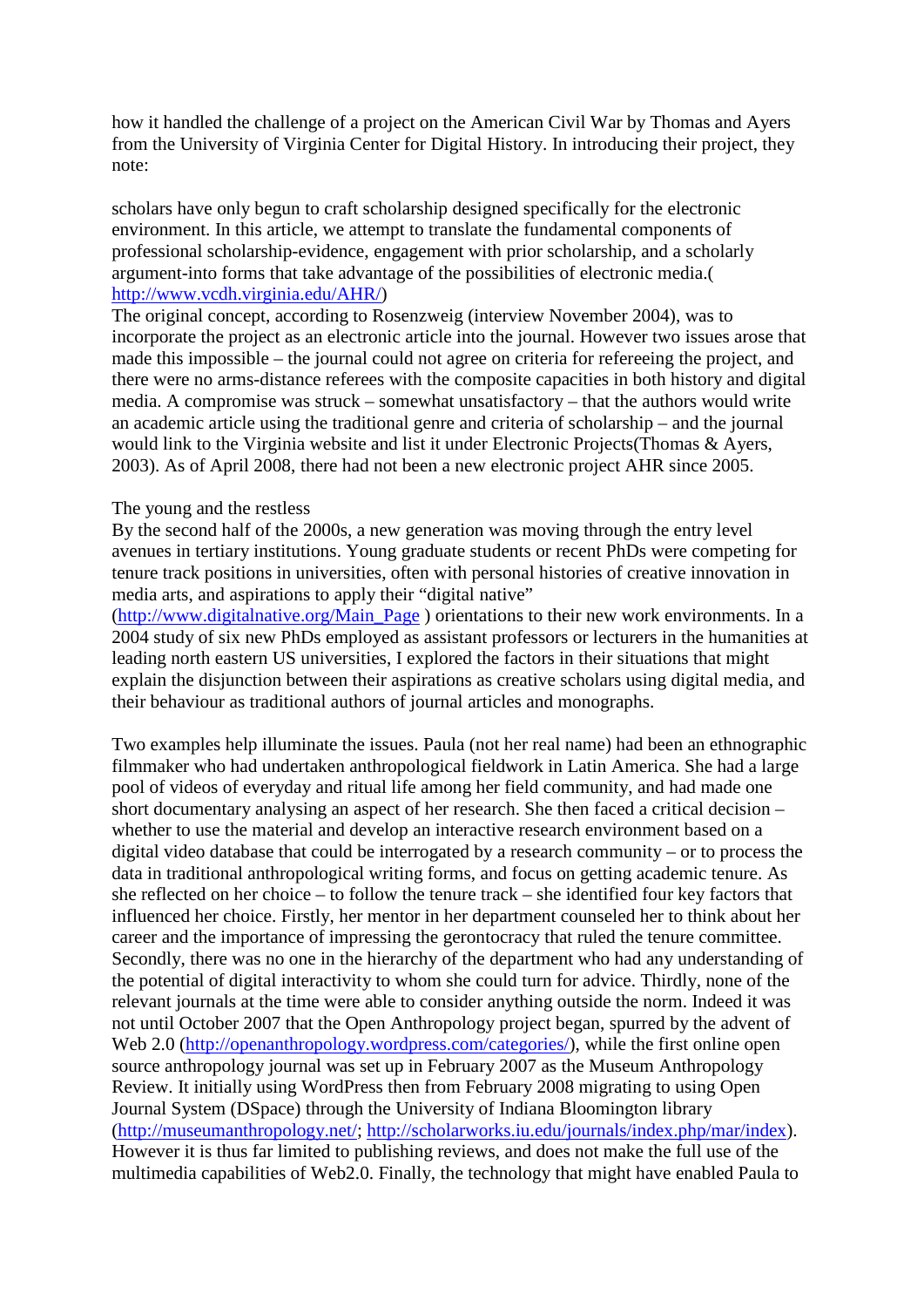more easily incorporate an interactive multimedia component into the concept and design of the paper was not available – instead she would need to invest significant time, develop high levels of design skills, and build a craft-based website, even if it were to be accepted by a journal outside her disciplinary field, such as Vectors.

Jacques (not his real name) teaches French at a nearby university to Paula. Jacques has the design and creative skills, and indeed was engaged by the university as a language and culture lecturer so that he could research and develop new interactive learning environments. These resources would be built around a dense data base of French accents, dialects and cultural minorities drawn from an extensive ethnographic video project that documented diversity in France and its territories. This research is potentially valuable as the basis for further explorations and testing of the idea of "French culture" in a period of significant social turmoil, and as serving a community of scholars. However Jacques, entrapped in a teaching only job, aspires to be a researcher and professor, so concentrates on research that can be published in journals and as a monograph. He hopes, he says, to return to this rich data at a later point, once he is embedded and tenured.

The inevitability of change: what will be the paradigm shift that makes it happen?

The argument about the failure of the academic journal in relation to engaged interactive multimedia-based publishing, as either commercial mainstream or collegial open source, is bolstered by the sense of transitional challenge identified by major institutions. A major US report (in part driven by Rosenzweig) (Rosenzweig)postulated that "many who work in the humanities and social sciences (HSS) have come to recognize that the knowledge practices in these disciplines are on the edge of some fundamental changes . . . the online world is a new cultural commonwealth (yet there are major constraints including) unsatisfactory tools, incomplete resources, and inadequate access" (ACLS, 2006).

There are the institutional barriers of gerontocratic power, an undeveloped corpus of review criteria, and limited technological capacity, compounded by economic forces seeking to reduce the costs and price of publishing. However I want to turn here to another issue, that of how the processes of production need to be transformed to enable creative HSS publishing to be more of an industrial process (akin to the wordprocessing and printing formula) and less one dominated by scarce craft skills (of web design, graphic complexity and interactive scripting). Clearly Web 2.0 opens up some possibilities here, particularly when linked with embedded video (such as YouTube, LiveLeak, CurrentTV), or with audio, or with flash movies and animations. USC history Professor Phil Ethington (see (Ethington, 2000) for an early exploration of the multimedia essay, albeit without interactive audience opportunities) has been a key innovator in the application of digital media to the study and communication of historical analyses, especially of urban spaces; Ethington has curated/edited a multimedia companion to the journal *Urban History* that utilises a spread of Flash animations to explore visual and aural dimensions of urban historical events and locations(Ethington, 2008)).

However enabling audience community engagement needs to go further than this. A model for such a process can be found in the Multimedia Interactive Research Environment (M.I.R.E.) based on the metamedia project at MIT. This essentially uses an XML shell with tags, notes, and commentaries, including codes drawn from the Dublin Core Metadata Initiative that enable effective open searching on the web. This shell is wrapped around every piece of data, which can then be retrieved, commented on and extended.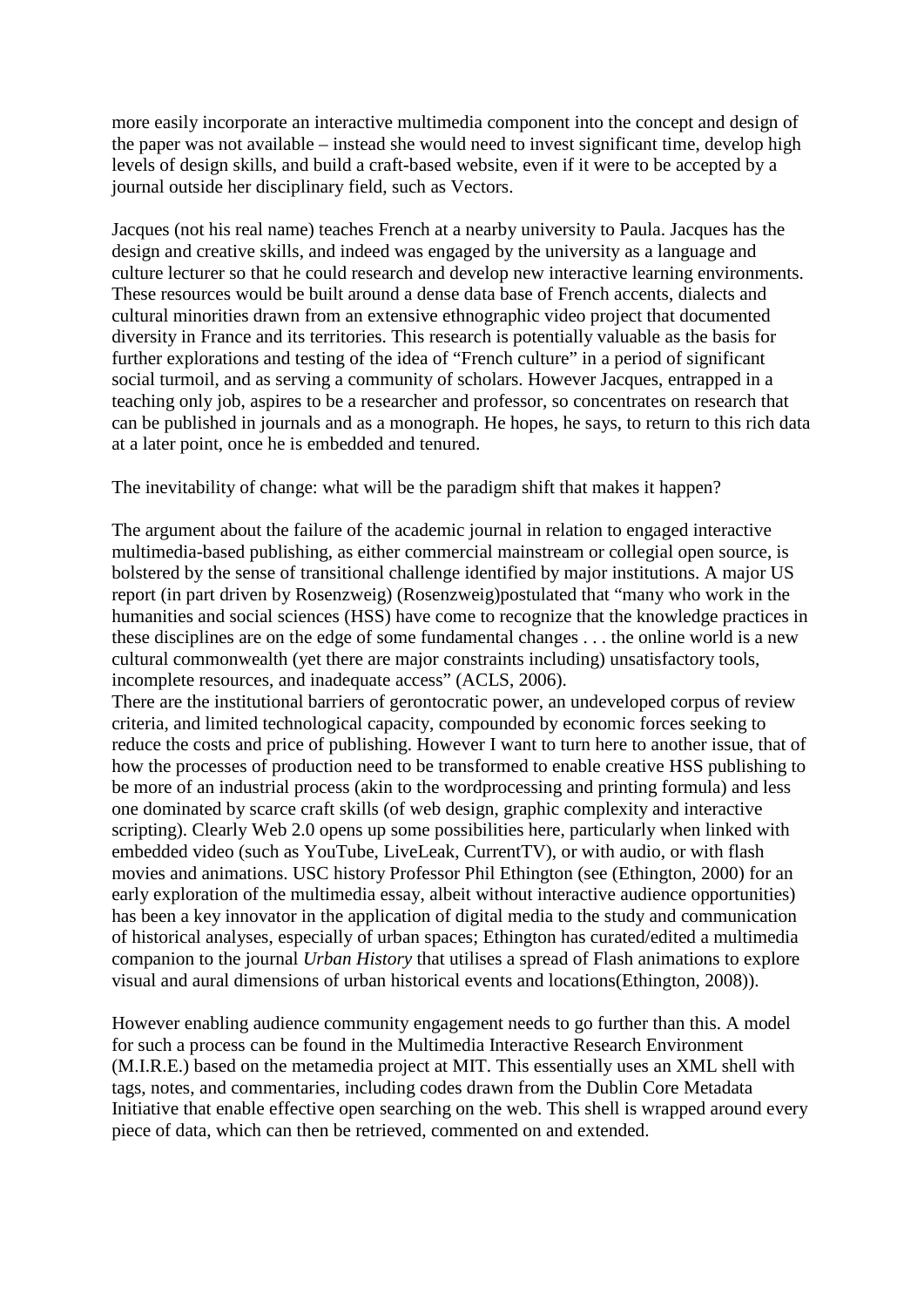If we bring these challenges together it is possible to model a simple flow chart of the steps involved in a digital research and publishing project. The project named as MIRE – in reference to the murky terrain as well as an acronym for the key elements of interactivity, multimedia data and research – can be stepped out conceptually as is done in Diagram 1. The work-flow models, in skeletal form, the movement through time of an archetypal research project. This is an ongoing process where the publication is never "finished" but always open to continuing discussion, debate and elaboration, as occurs in a wiki environment currently.

#### Diagram 1: The MIRE Work-flow

The MIRE environment creates a work space where a researcher or group of researchers can create a project. The project begins by inviting the researchers to specify a broad research topic, either for individuals or for members of designated research team. The topic has associated metadata, including the research fields and links to the websites of the researchers. Then as the research data is generated (in multimedia forms) they build a digital repository of research materials (using programs such as Portfolio), which is tagged to reflect the research framework, while applying Dublin Core and Text Encoding Initiative templates, as well as more elaborate coding. As the project repository expands, it can be searched to build inductive theoretical concepts that can be formed into research questions – or indeed initial research questions can (and usually would) drive the development of the research materials in the DB. The repository grows in iterative cycles, as the search pathways are attached to the DB items. As the research process intensifies the researcher or research team would build commentaries and hypotheses around the data, which would remain attached for future researchers (and become part of the repository) should they wish to explore them.

The research pathways would be mapped visually, showing what materials were most useful in responding to specific questions, and the way in which different data items are conceptually related to each other. As the researchers begin to "write" their research results for publication, they would be able to choose one or more of a number of templates, that would produce "texts" suitable for publication in specific environments – online journals (such as the Electronic Journal of Sociology) or emerging e-journals and e-print solutions that incorporate peer review, more creative environments such as Vectors: Journal of Culture and Technology in a Dynamic Vernacular, web projects (e.g., American Historical Review under Rosenzweig's influence) or refereed blog type publications. The publication would have embedded links to the digital repository used for the research, enabling readers to comment directly on research items, link in to full versions of original documents etc. held in other digital repositories, and view a range of materials (e.g., excerpts of video interviews on a common theme) that underpin the research. Over time another valuable benefit would flow, namely a set of operationalisable reference materials that enable peer reviewers to assess both the academic content and the effectiveness of the communication (as is currently done with the comprehensibility of the text and the interpretation of graphic materials).

## Conclusion

The failure of current journal publishing to innovate in a way that utilises the range of possibilities inherent in digital environments is a consequence I suggest of two related factors. Firstly the political economy of publishing still constrains in an unfortunate and ultimately self-defeating way the capacity of journals to try out risky and experimental options in a systematic and well-resourced way. Secondly the industrial technologies are there in the multiple parts but have not yet been brought together, because the problem is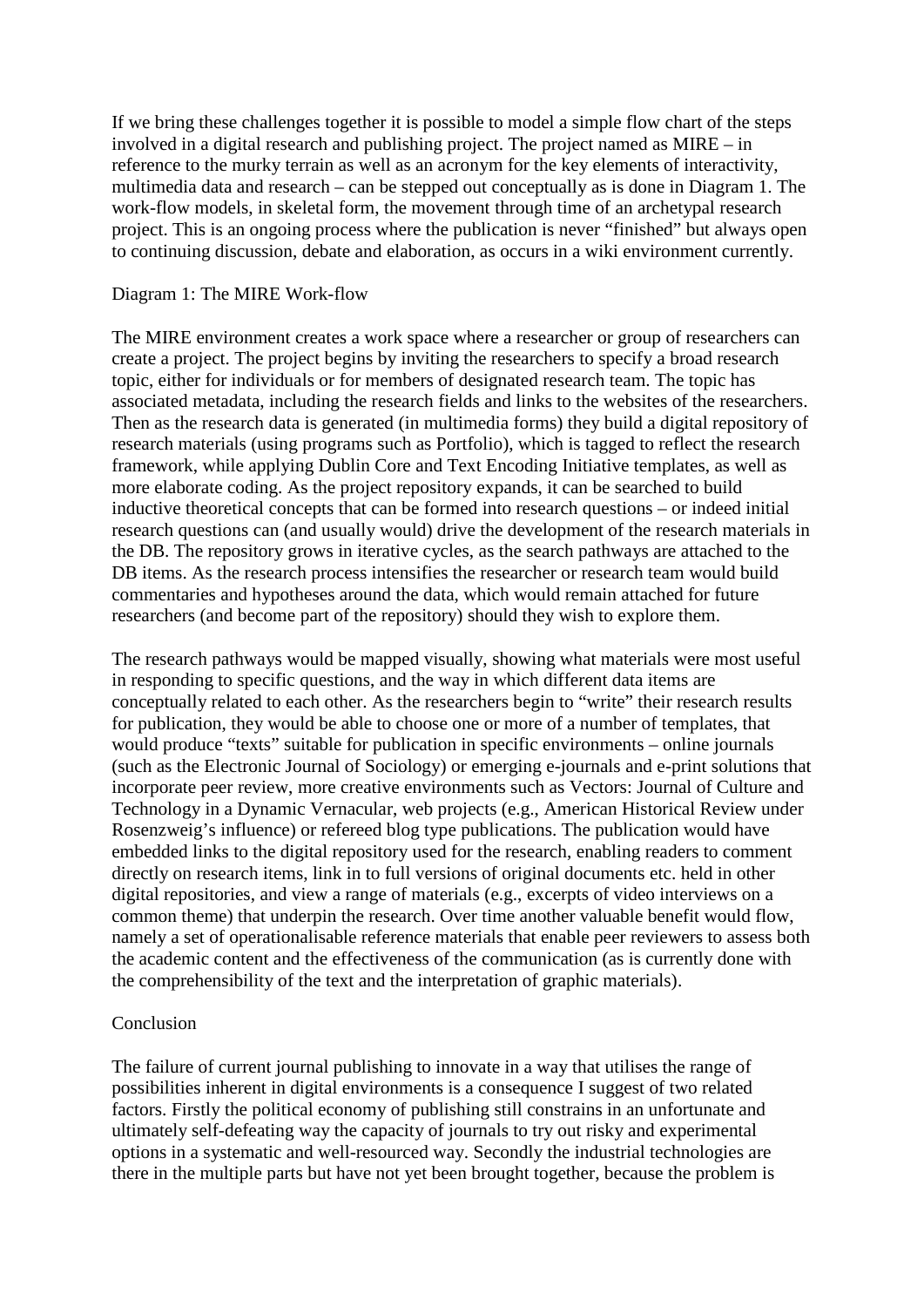usually conceived of as being one either of data collection and storage on the one hand and therefore an issue for museums or galleries, or on the other one of dissemination of completed research findings being the responsibility of publishers and libraries.

We need a journal publishing strategy that understands the scholar as a participant in a community of knowledge making and testing, in which there are many legitimate stakeholders, and in which truth/insight/understanding is a function of the interrogations we make of the data we choose. We need to move beyond the current impasse – the issue is which pathway might best take us around the blockages, with their economic, institutional, political and scholarly dimensions.

References

ACLS. (2006). *Our Cultural Commonwealth: The report of the American Council of Learned Societies Commission on Cyberinfrastructure for the Humanities and Social Sciences*. Washington: American Council of Learned Societies.

Brown, L., Griffiths, R., & Rascoff, M. (2007). *University Publishing in the Digital Age*.

Castranova, E., Ross, T., Bell, M., Falk, M., Cornell, R., & Haselton, M. (2008). Constructing *Arden*: Life Inside the Machine. *IEEE Media Impact*(January), 5.

Clarke, R., & Kingsly, D. (2007). ePublishing's Impacts on Journals and Journal Articles. *Journal of Internet Commerce, 6*(4).

Dicks, B., Mason, B., Coffey, A., & Atkinson, P. (2005). *Qualitative Research and Hypermedia – Ethnography for the Digital Age* London: Sage.

Editors. (2008). Your Multimedia Community's Video Blog, *IEEE MultiMedia*.

Ethington, P. (2000). Los Angeles and the Problem of Urban Historical Knowledge. *American Historical Review, 105*(5).

Ethington, P. (2008). "Urban Icons," Multimedia Companion to Urban History. . *Urban History*.

Forte, M. (2008). The Library as Open Access Publisher, and Digital Publishing 2.0, *Open Anthropology*.

Heath, M., Jubb, M., & Robey, D. (2008). E-Publication and Open Access in the Arts and Humanities in the UK. *Ariadne*(54).

Jaschik, S. (2008). Abandoning Print, Not Peer Review, *Insidehighered,com*.

Kennedy, H. (2003). Technobiography: researching lives, online and off. *Biography, 26*(1), 120-142.

Khut, G. P. (2007). Cardiomorphologies: An Inner Journey through Art, *IEEE MultiMedia* (Vol. 14, pp. 5-7).